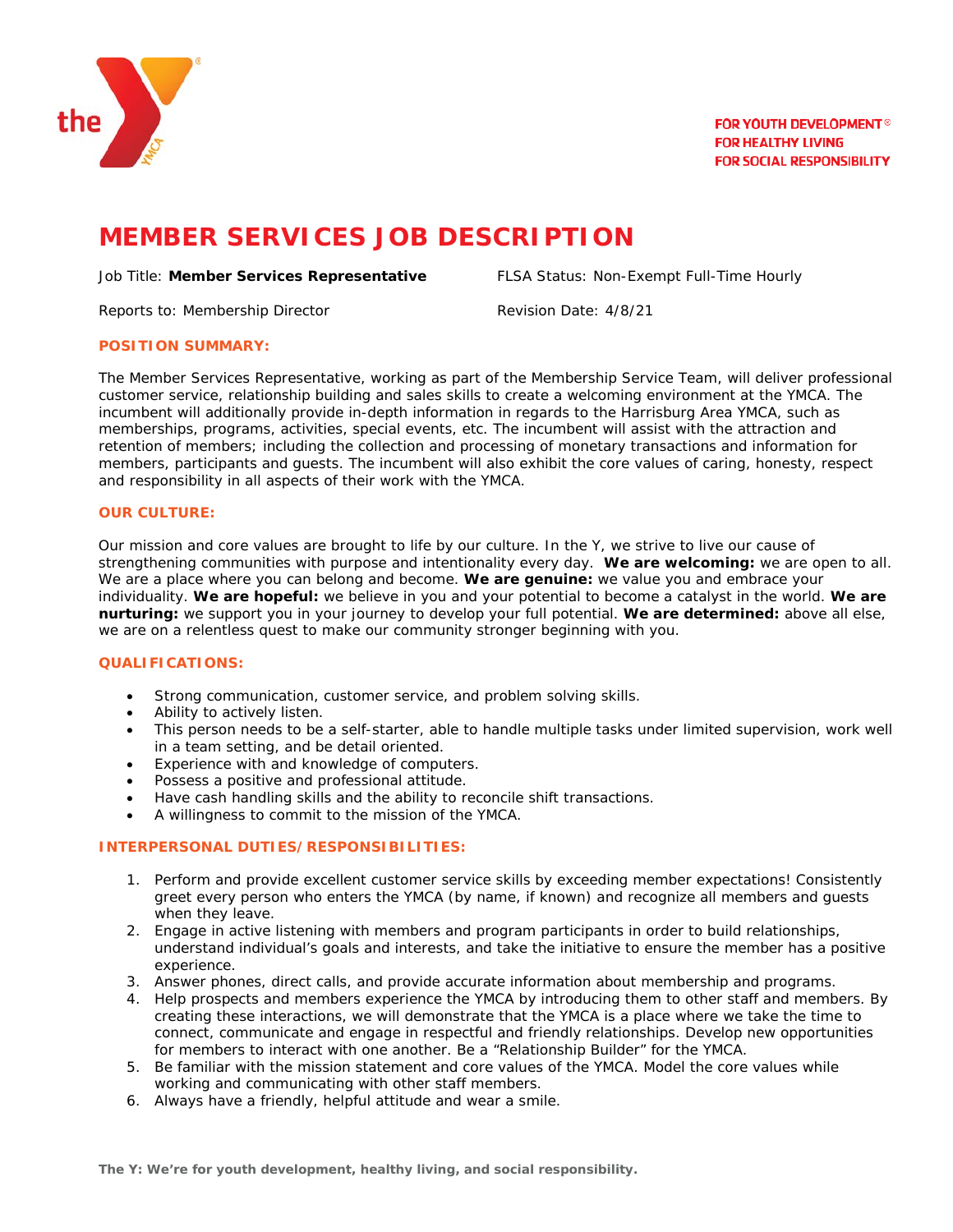

- 7. When giving tours and interviewing prospective members, listen intently to their needs and discuss with them how the YMCA can help.
- 8. Actively listen, reflect and respond to customer questions and concerns in a caring manner. When the opportunity presents itself, go above and beyond to resolve the situation immediately.

#### **ESSENTIAL DUTIES/RESPONSIBILITIES:**

- 1. Be knowledgeable about all YMCA programs and sell them effectively. This includes being familiar with all current brochure information, upcoming events and other special activities. If information is not available, be responsible for obtaining the correct information, updating front desk resources and providing information to members.
- 2. Control access to the facility. Check-in members entering the building by scanning membership cards and obtaining proper identification of guests.
- 3. Register for membership and/or programs, by inputting data in the computer, collecting the proper payment and verifying the accuracy of information on YMCA forms.
- 4. Conduct interviews and/or tours responsive to the needs of prospective members; sells memberships.
- 5. Enter all transactions accurately and completely into the computer system. Balance all end of shifts and report any discrepancies to supervisor.
- 6. Follow and enforce all YMCA procedures and policies, including: personnel guidelines, safety guidelines, facility access procedures and membership policies. Carry out emergency plans as necessary.
- 7. Maintain a clean and safe YMCA. Take initiative to clean up/repair areas.
- 8. Be dressed in staff uniform and wear nametag at all times.
- 9. Attend and remain current on all mandatory trainings and staff meetings.
- 10. Be knowledgeable and supportive of the YMCA annual campaign.
- 11. Any other duties as assigned.

#### **PHYSICAL DEMANDS:**

While performing the duties of this job, the employee is frequently required to sit, stand, walk, use hands and fingers, handle or feel objects, tools or controls; reaches with hands and arms; climb or balance; stoop, kneel, crouch, crawl; smell and hear. The employee must occasionally lift and/or move up to 30 pounds. Specific vision abilities required by this job include close and distant vision, peripheral and depth perception, and the ability to adjust focus. Acute hearing skills are required.

#### **WORK ENVIRONMENT:**

While performing the duties of this job, this individual is may occasionally exposed to wet conditions. The typical noise level in the Member Service area is moderate.

#### **EFFECT ON END RESULT:**

The Member Service Representative position, as part of the Member Service Team, will allow for more consistent and quality customer service by making members, participants and quests of the YMCA feel welcome and increase their sense of belonging to the YMCA. This position will strengthen our ability to provide accurate files, bills, and membership program information. The overall result of these actions will create engaged members and participants with a strong connection to the YMCA. Their positive experiences will result in members and participants becoming ambassadors for the YMCA.